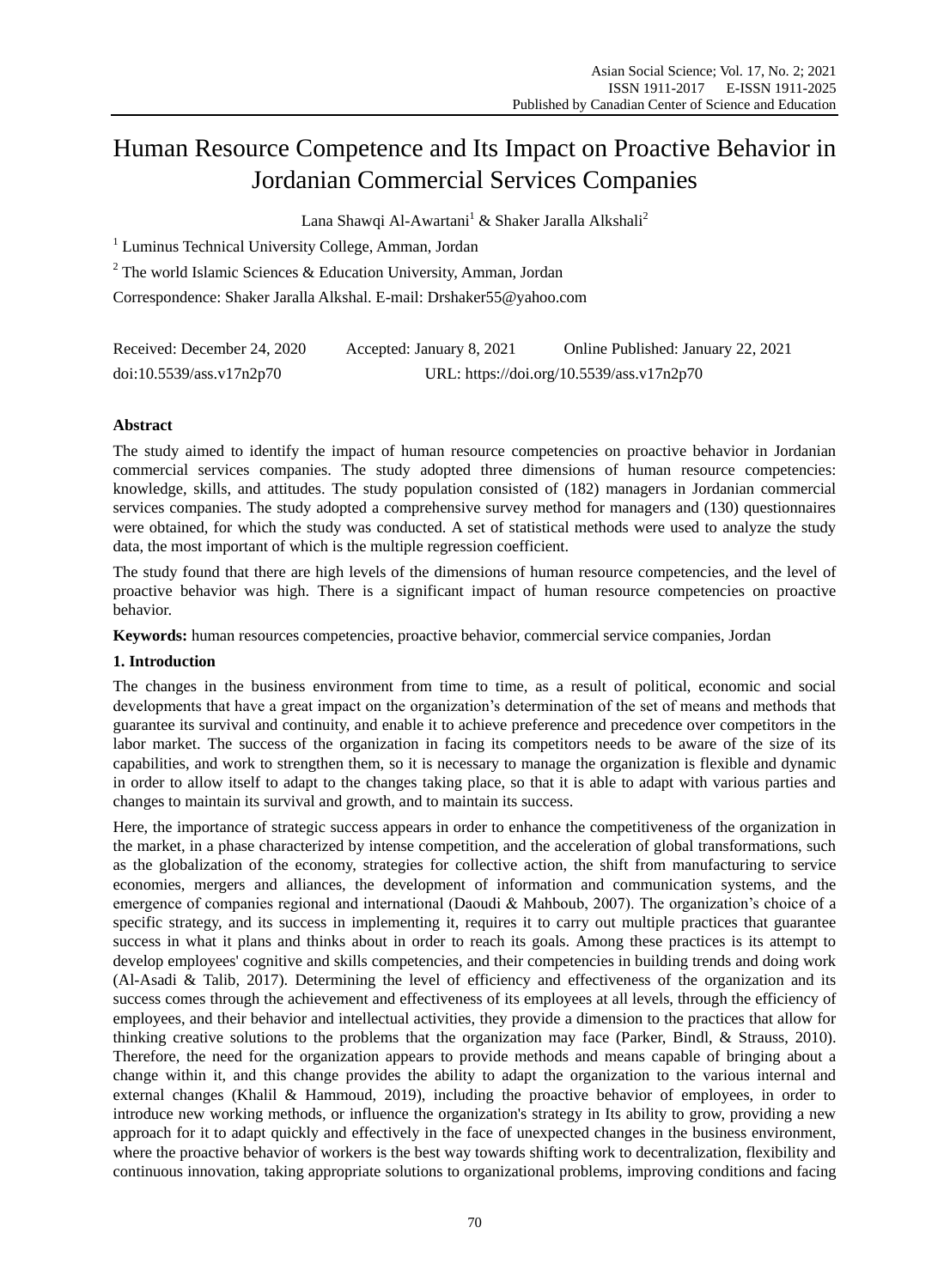challenges (Al-Fatlawi & Al-Kaabi, 2018). Continuity and interaction in light of the changing environment requires flexibility and finding a balance for various business organizations and the various commercial companies operating in the Jordanian environment (Abuzaid, 2018). Based on the above, this study came to identify the impact of human resources competencies on proactive behavior in Jordanian commercial services companies.

#### **2. Study Problem and Questions**

In light of changes in the business environment that were characterized by speed, scarcity of resources, technological developments, and the occurrence of global crises that affected the global and local economy, which was reflected in the work of various organizations; this has called for adopting new concepts in the success of organizations, based on measures based on them to face external and internal changes, which is called strategic success, which seeks to build a management system characterized by the ability to adapt, grow and survive. Balour (2010) pointed out that human resources are an important and fundamental factor in the success and continuity of the organization, and neglecting human resources, not preparing them and not providing a work environment that positively affects the morale of workers, imposes huge losses on the organization, given that these human resources are able to seize opportunities and face challenges. From here emerges the need to develop and develop the human competencies of the organization, as Plomp et al. (2016) see that human resources need diversity and plurality in skills and behavior, which requires dispensing with old methods and developing new ones that are compatible and consistent with The new design of work in light of future conditions and challenges by training workers, enhancing their competencies, taking the initiative and adopting the orientation for activities that exceed the actual work requirements, and creating new opportunities that involve challenging the status quo instead of negatively adapting to present initiatives, which is known as proactive behavior. The study will try to answer the following questions:

• What is the level of availability of human resources competencies in Jordanian commercial services companies?

• What is the level of availability of proactive behavior in Jordanian commercial services companies?

• What is the impact of human resource competencies on proactive behavior in Jordanian commercial services companies?

#### **3. Study Importance**

The current study derives its importance from the main aspects it studies in the study community, namely the Jordanian commercial services companies, and the positive aspects that can be promoted, or the negative aspects that can be avoided and addressed, hence the importance of the current study is as follows:

Theoretical importance: Those who follow the administrative literature related to the competencies of human resources will find that there is a lack of this aspect. Through research and presentation of previous studies, it is evident that there is a difference in the interpretation of the content of these variables, which indicates the existence of a cognitive problem that requires preparing and setting scientific and cognitive limits for it.

Therefore, this study seeks to contribute to the preparation of an intellectual and theoretical framework for the subjects of the study, to provide a scientific contribution regarding its variables, and to contribute to the enrichment and strengthening of the management library that lacks research and studies on the subject of human resource competencies and the proactive behavior of employees.

Applied importance: This study represents an attempt to contribute to identifying the importance of human resources competencies for business organizations in providing the elements of proactive behavior for employees, making them more aware and aware of what they are doing. This study also seeks to provide a simple effort and add a qualitative addition to the applied aspect of business organizations, by revealing the impact of human resources competencies on the proactive behavior of Jordanian commercial services companies, which it is hoped will open new horizons for researchers within their variables.

The importance of the researched sector: The commercial services sector constitutes a basis for building and developing the economies of countries, and all economic indicators clearly reveal that the commercial services sector has become a basic pillar of economic development. Services provide a number of intermediate inputs, and have a pivotal role in coordinating production processes, and the annual report of the Central Bank of Jordan for the year (2018) indicates that the relative importance of the service sector in the gross domestic product has stabilized at almost constant base prices at its level in (2017) of (63%). Also, the service production sectors still hold the largest share of the GDP growth rate at constant base prices, as they contributed (4.1) percentage points (out of a growth rate of (2.0%) (Jordan Central Bank, 2018).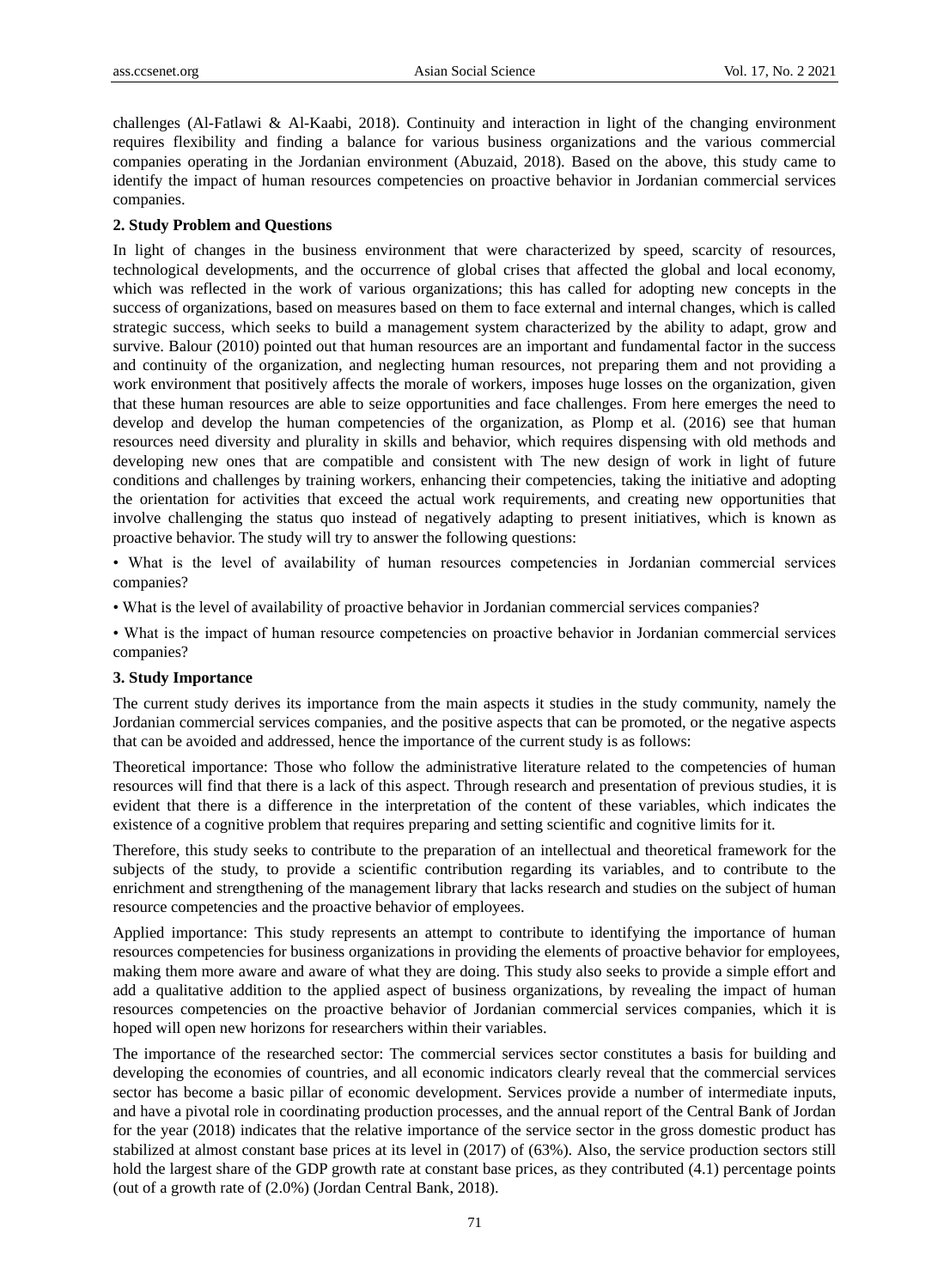## **4. Study Objectives**

This study seeks to achieve the following objectives:

- Knowing the level of human resource competencies in Jordanian commercial services companies.
- To identify the level of proactive behavior in Jordanian commercial services companies.

- Knowing the impact of human resource competencies on the proactive behavior of Jordanian commercial services companies.

## **5. Theoretical Framework**

## *5.1 Human Resource Competence*

The human resource is one of the most important resources that any organization can possess, and therefore all efforts from institutions and individuals have directed towards researching how to achieve optimal use of the human element, which helped the emergence of a methodology of competencies in human resource management, which deals with interest and search for characteristics which must be owned by the employee, and provide the employee with an indication of the behaviors and procedures that will be appreciated, recognized and rewarded, and can help employees to work effectively individually or as a team, which leads to improving the overall performance at work, and improving the appropriate career path for the individual to achieve his happiness and achieve the goals of the organization (Ibidunni, 2020).

Human resources are a major contributor to production processes and the knowledge economy, as organizations of all fields maintain human resources as valuable assets that help in growth, and evaluate the performance of the organization, through programs that provide the necessary training and support to maintain the workforce and involve individuals in the daily activities of the organization and contribute with their skills. And their knowledge for the benefit of the organization, which leads to an increase in interactions and relationships between employees and this, is reflected in increased confidence, job satisfaction, cooperation and exchange of information that directly encourages employees to be contributors to the generation of sustainable value for the organization (Dom & Ahmad, 2020).

Human resources are the real and main wealth of nations. The interest in the human element has increased dramatically due to its capacity for creativity, innovation, and development. Where its importance is embodied in modern organizations as the real basis for creating a competitive advantage for the organization, through the stock of skilled, qualified and experienced human resources that the organization possesses, which enables it to perform its activities more efficiently (Al-Salem, 2014, p. 28). Raising the level of technical skills of workers and improving them, is increasingly important for two reasons: new technology, and new structural designs in organizations (Robbins & Judge, 2015, p. 551). Lucia and Leibsinger (2000, p. 1) described the competencies of human resources as a set of personal, scientific and practical traits and qualifications that enable employees to achieve outstanding and standard performance rates that exceed normal rates. Shanda and Kabra (2002, p. 159) also indicated that it is the ability to perform efficiently within the work environment, as well as the ability to respond to challenges within the scope of the work environment. Al-Zahir (2009, p. 37) defines the competencies of human resources as a set of characteristics that contribute to the effective performance of the human resource and enable the organization to achieve business strategies in the competitive market. Bani Hamdan and Idris (2009, p. 268) indicates that the competencies of human resources are a set of knowledge, skills, values and attitudes possessed by the employee, which unite together to form a specific behavior that is required to perform a number of job tasks efficiently and effectively, where the process of renewing knowledge, developing skills and adhering to constructive values and trends Appropriateness to the organization, one of the essentials for the employee to enjoy job.

Al-Ta'i and Al-Waeli (2018, p. 77) indicated that there are three entrances to determine job merit, which are as follows:

1. The scientific approach: as it is based on analyzing and describing the role. This analysis and description results in identifying the skills, knowledge, and attitudes required performing the role, and these competencies are evaluated by criteria that are often behavioral.

2. Psychological approach: It is based on the characteristics of the personality with its technical knowledge, behavioral, motivation, and intelligence skills, as it is considered the best means for predicting professional success.

3. Business approach: where merit is a competitive advantage, higher and better performance determines job competencies.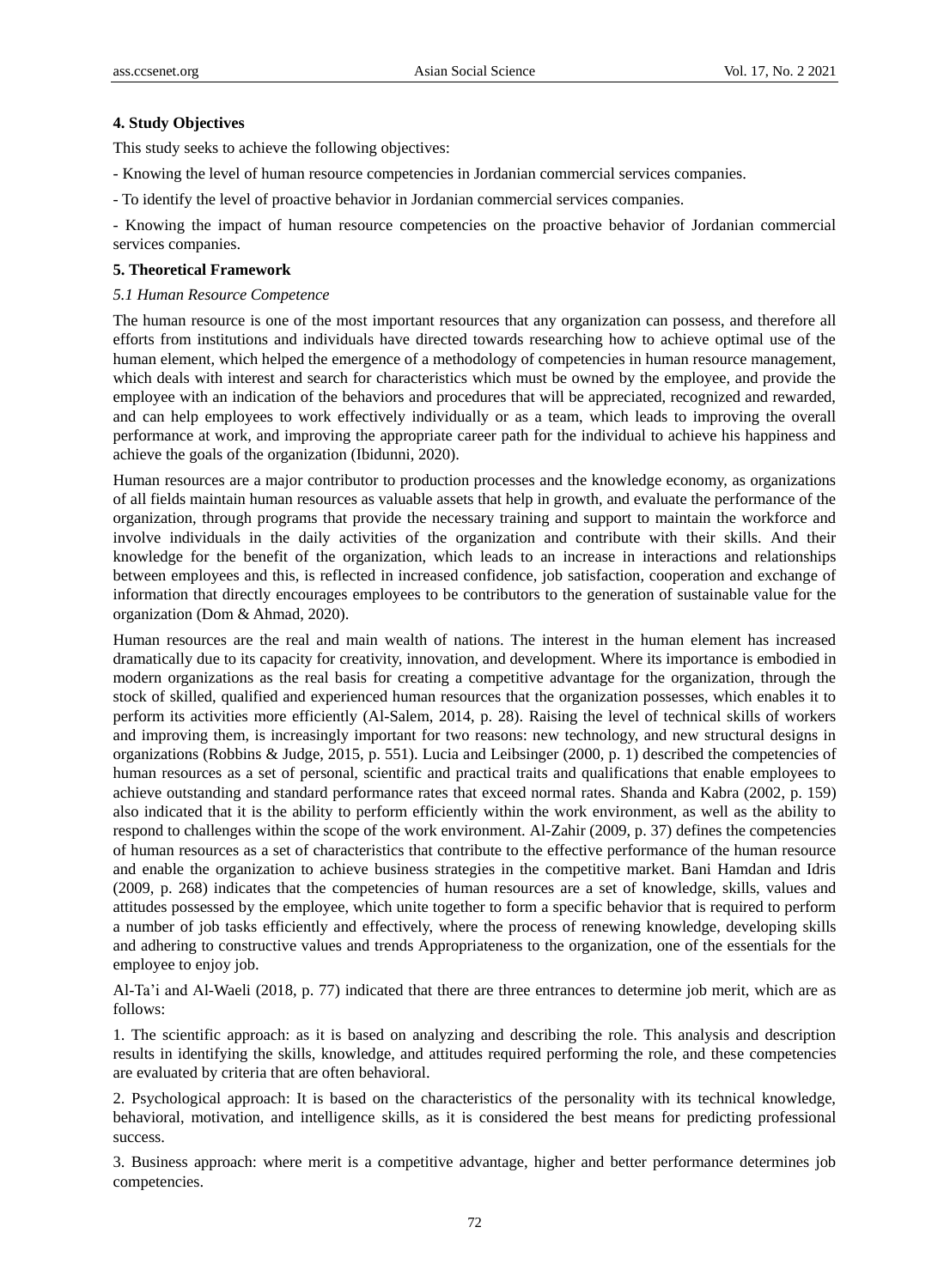The concept of building human resources competencies includes two types: the first type, which includes narrow definitions, which mainly focus on strengthening the economic and technical aspects of organizations, and the second type, which is the more comprehensive definition, which includes the following levels (Al-Asadi & Talib, 2017):

• The individual level: It is the level at which the conditions are created to build and enhance knowledge and skills for individuals, and allow them to participate in the learning process and adapt to change.

• The institutional level: This includes building the competencies of local organizations and supporting them in forming sound policies, organizational structures, and effective methods of management and control.

• The societal level: the level that supports the creation of an interactive public administration that learns equally from its work from feedback and is used in building competencies for the development of managers (Saudi, 2020).

The broader definition of competency building means the process of developing and enhancing the skills, processes and resources that organizations and societies need to survive, succeed, adapt and thrive in the fast-paced world, as it includes elements that give liquidity, flexibility and jobs to adapt to the changing needs of customers (Abbas, 2020). Building competencies includes many characteristics and not only training, such as human resource development, organizational development, setting up administrative structures, processes and procedures, developing the institutional and legal framework, and making legal and organizational changes to enable organizations at various levels and sectors and work to enhance their capabilities (Al-Asadi & Talib, 2017) .

Researchers divided decadents into a number of types, as Bani Hamdan and Idris (2009, pp. 261-264) divided them into distinctive merits, and essential merits. Al-Ta'i and Al-Waeli (2018, p. 61) classified them into the merits of personality traits, leadership and management competencies, and essence competencies. While Lucia and Leibsinger (2000, p. 88), Chandra and Cobra (2002, p. 74) view human resource competencies as being comprehensive to the types of human competencies and are categorized into productive merits, artistic merits, leadership competencies, and personal merits. There are those who classified them into knowledge competencies, skill competencies, and trends related to trends (Al-Asadi & Talib, 2017), and this study will adopt the last classification to measure the competencies of human resources.

**- Knowledge competencies**: The interest of researchers and specialists in knowledge has increased as a result of organizations' different activities seeking to link all their operations and investments with knowledge, encouraging individuals to find knowledge in various methods and means, and employing this knowledge to achieve a competitive advantage for the organization, in light of technological and informational developments, global innovations and the digital revolution (Ponisciakova, 2020). The essence of using knowledge in organizations is their ability to form and practice cognitive processes, by focusing on employing the accumulation of knowledge experience present in the organization, and benefiting from interactions between members of the organization who possess knowledge and using it in organizational processes (Bontis, 2013). Gloet and Samson (2020) emphasizes that knowledge is based on creating an environment and culture in which knowledge can develop and encourage the development of talent, creativity and innovation, while Koenig (2009) pointed out that knowledge is related to the organizational culture. On the other hand (Ibidunni, 2020) believes that knowledge can be viewed as a strategy to improve organizational performance by helping workers share and apply information. Knowledge represents a mixture of skill, values, experience, and information about the surrounding environment more than it is a skill of prediction and intuition, it is the sum of data, information and practices and a full awareness of relationships and processes, and they arise through the mind and vary between individuals according to their understanding of the nature of things around them and the extent to which they benefit from it (Al-Salem, 2014, p. 29).

- **Skill competencies**: The skill and competence of human resources represent an important element in the organization, by contributing to the development and improvement of the organization's efficiency, and making it capable of facing challenges and building an effective and successful strategy (Al-Salem, 2014, p. 29). Skill is defined as the level of an individual's proficiency in performing a specific task, and skills may be determined by self-awareness, setting goals, and emphasizing time and conflict management, as part of human competencies in addition to creativity and innovation (Change, Li, & Chen, 2015). Dom and Ahmad (2020) pointed out that among the reasons for the failure of organizations is the lack of skilled workers, in addition to the lack of strong relationships between workers and employers, and the synchronization of the needs and goals of workers with the goals of the organization, so the adaptation of the organization's strategy and efforts to provide skilled workers and enhance their skills will accelerates efforts to stabilize and develop the organization, in addition to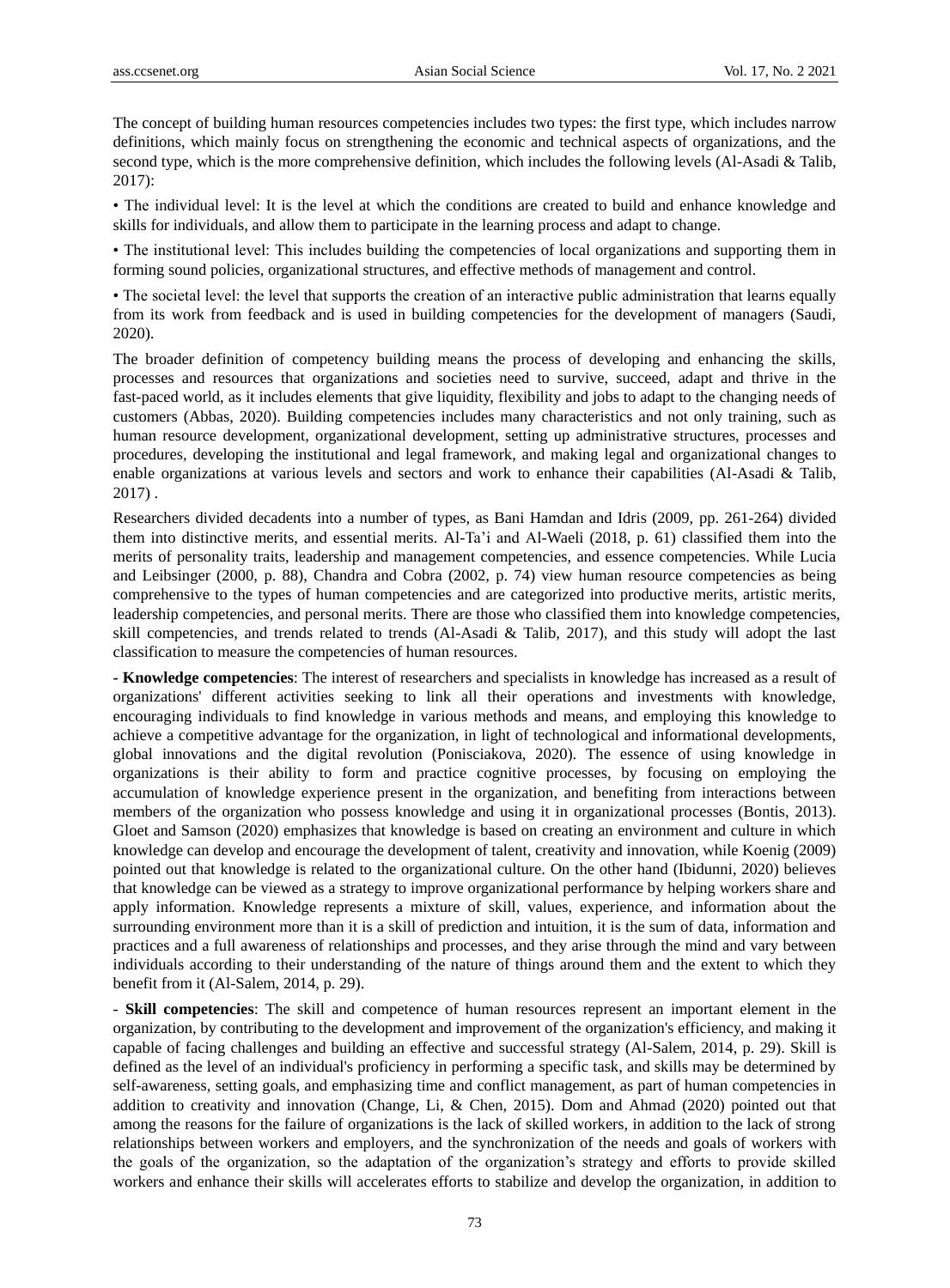employee commitment to achieve the organization's goals

Human skills can be divided into a number of sections as follows:

\* Technical skills: Refers to skills based on specialized knowledge, and requires specific knowledge or experience acquired through training or practical experience (practice), in order for the individual to perform what is required of him, as this skill allows the effective use of methods and the tasks to be performed appropriately, which guarantees the achievement of the goals of the organization (Abbas, 2003, p. 42). Skills include openness to experience, awareness and openness, and conscience. Awareness and openness influence participation in development activities, the ability to display positive emotions while dealing with job complexity, and aids in developing possible and innovative HR strategies. Individuals who have a great openness to acquiring experience are eager to learn, and appreciate the need to develop capabilities for success in the future, as they set high standards of performance for themselves, and enable them to take a proactive role to change the course of work, which helps them to develop experience in designing policies and processes, which is reflected On the success and development of the organization (Srikanth, 2019).

\* Intellectual skills: are the skills that represent the specific mental processes practiced and used by individuals intentionally to process information and data, to achieve multiple goals, such as remembering information and describing things, taking notes, predicting and evaluating processes, solving problems, and reaching conclusions. They are related to the vision of the organization as a whole and its relationship. With the external environment which determines the relative priorities of the organization, and examples of intellectual skills: planning skill, leadership skill, and decision-making skills (Abbas, 2003, p. 42). In addition to the problem-solving skill in business analysis, which includes active listening in obtaining a consistent understanding of the problem, identifying specific data that can inform the public in solving the problem, the ability to respond to confronting the problem, rapid analysis of the context and environmental factors, and providing solutions to de

\* Communication skills: These are the skills of the individual's work with others as a member of the organization, and these skills are concerned with the individual's ability to deal with others in a good way, find a spirit of teamwork they have, and how to influence their behavior, attract them and cooperate with him, and direct them in the direction that achieves the goals of the organization (Abbas, 2003, p. 42). Skills are among the effective tools in the processes of change, development and interaction between individuals and groups, as the more information, ideas and experiences expand, the more they need communication channels to transfer them and complete the process of communicating them to individuals or work teams (Robert et al., 2020). Communication skills include competence in recognizing the requirements of working with others as individuals or groups, working to respect the personality of others, building morale, achieving psychological satisfaction, and generating trust and mutual respect among individuals (Maher, 2013, p. 39).

- **Attitude competencies**: Attitudes have an important impact on the behavior of workers and their motives, as they drive workers towards the work itself, towards their supervisors, and towards the implementation of their duties and tasks (Al-Salam, 2014, p. 31). What is the individual's feeling about an issue, when the individual says (I love my job), he expresses his positions on the work, and in order for the individual to understand the trends, he must take into account the basic components that make up them (Al-Asadi & Talib, 2017). Bontis (2014) believes that trends indicate the organization's ability to possess human cadres with scientific training, acquired practical experience, awareness of laws and work standards, and its possession of conviction and enthusiasm for work. Change et al. (2015) defines it as one of the states of nervous and mental preparation and preparedness regulated by experience, and it has the effect of directing the individual's responses towards different things and situations.

#### *5.2 Proactive Behavior*

Proactive behavior is defined as an action directed at the self-future, which aims to change and improve the situation. It aims to bring about constructive change, and contributes positively to strengthening the individual or team, and is reflected in the results of the level of performance in the organization, including individual performance, career success, team work, and organizational processes (Parker & Collins, 2010). From Robbins and Judge (2014, p. 142) point of view, proactive people are people who identify opportunities, demonstrate initiative, take action, and persevere until real change occurs, compared to others who react negatively to situations, and try to find positive opportunities for change in their environment, regardless of limitations (Or obstacles): Reactiveness refers to taking the initiative in improving the current conditions, as it involves determining the existing situation instead of adapting passively to make concessions, as it is considered as a self-initiative in which there are future-oriented actions that aim to change and improve the self or the current situation (Liu et al., 2017). The proactive behavior at the individual level refers to the self-launch, and to work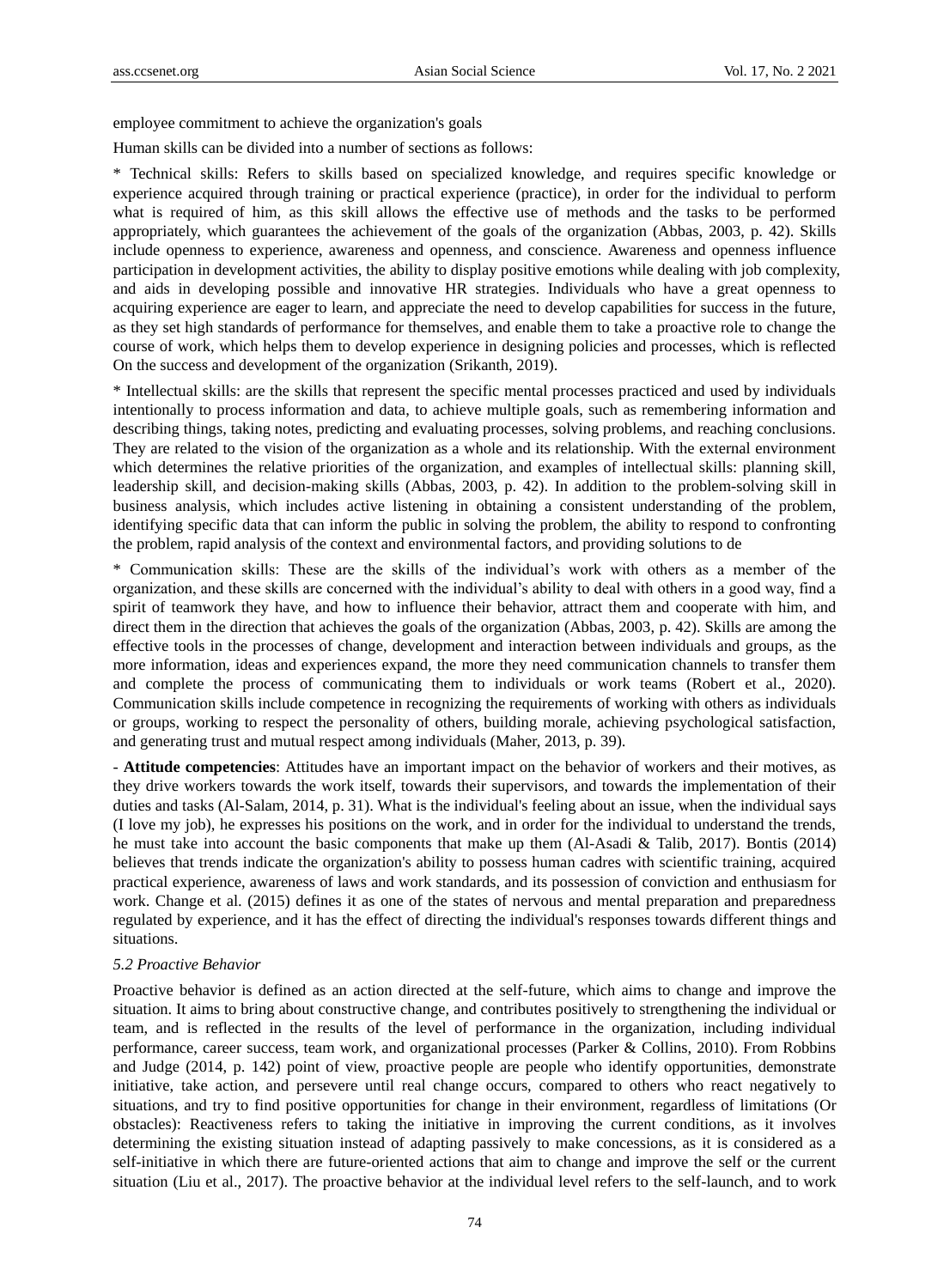on the individual's focus on the future, which aims to change the external situation, such as improving work methods, or changing some aspects of it, and focusing on performing the basic task, or on adapting to the future (Parker et al., 2010). Parker and Collins (2010) notes that most of the concepts of anticipatory behavior include three elements: Anticipation, which means early anticipation of a specific future situation and the element of control and causing change, and the third element is the initiative or self-initiation. Al-Atwi and Al-Hussaini (2018) believe that the concept of proactive work behavior differs from both the concept of creativity and the concept of adaptive work behavior. As the creative behavior is associated with originality and modernity while the proactive action behavior does not necessarily entail modernity and originality, however, the creative behavior and the proactive work behavior are linked with each other through their focus on the future and focus on change. Adaptive work behavior differs from proactive work behavior. Adaptive behavior is based on the individual's modification of his behavior in line with the situation, meaning that it represents a response to the existing change, while proactive behavior represents the initiative to make and initiate change, and they are linked with each other through their association with the environment that is characterized by uncertainty and prediction. Ghitulescu (2018) believes that proactive behavior includes initiating improved work, procedures, requesting feedback, or actively adapting to new environments. Many organizations view employee proactivity as crucial to staying in a dynamic work environment, and it represents an important source of competitive advantage for organizations, as well as It has been linked to positive behavior and results such as high job performance, innovation, entrepreneurial success, organizational effectiveness, and enhanced employee feelings of satisfaction.

Guan and Huan (2018) classify anticipatory behavior by patterns into personality anticipatory behavior, dynamic process, and behavior; Personal behavior means a stable personal and behavioral trait, which is the tendency of individuals to take measures to influence their surroundings, but from a dynamic process perspective, employee proactive is characterized by actions that include the dynamic process of anticipation, planning and action directed towards future influence, and through this, employees can change and advance the future development direction for themselves or the organization. From the perspective of behavior, it means the spontaneous behaviors of employees, including expectations, plans, and arrangements to improve personal quality, and better achieve organizational goals.

The importance of proactive behavior; where the proactive behavior of workers is necessary to achieve success for organizations, especially in light of the dynamic environment in which they live, as it is characterized by increasing challenges, scarcity of resources, and the need for continuous improvement, and through this highlights the importance of proactive behavior among employees in the organization, it helps to improve work relations It makes attitudes more positive, increases feelings of empowerment, and increases career success. On the other hand, it is important for the organization as it maintains its goals through anticipation, planning and problem-solving in the work environment, searching for ways to change the current circumstances, and helping to enhance the benefits of relationships between colleagues and partners, resulting in high-level relationships at work, which is reflected in the improvement of effectiveness of the organization (Ghitulescu, 2018).

The review of previous studies related to the concept of anticipatory behavior showed that it has a number of dimensions, as follows (Al-Fatlawi & Al-Kaabi, 2018):

1. Prevention of problems: it means dealing with the process of preventing the occurrence of challenges and obstacles in the work environment through the worker planning for the future and thinking about the roots that cause them (Parker & Collins, 2010) The prevention of problems relates to the future self-response to prevent the occurrence of the problem and address its root causes in an unusual way. And nonstandard any prevention from happening in the first place (Dyne, Soon, & Isabel, 2003). Prevention of problems is a self-action based on predicting problems and working to prevent their occurrence and recurrence in the future. Therefore, workers try to prevent the occurrence of challenges and obstacles in the work environment by the worker planning for the future, and thinking about the roots of the problems and challenges (Parker & Collins, 2010).

2. Voice behavior: Voice behavior represents informal and voluntary communication by the worker that carries with it ideas, suggestions, concerns, information about problems, or opinions related to work issues, sent to people who are able to take appropriate actions, with the intention of achieving improvement or change. (Liu et al., 2017). Dyne et al. (2003) that vocal behavior refers to the active efforts of employees to talk about important issues and to make innovative suggestions for change, and in this case it is considered positive behavior, while it can represent negative behavior if there is a complaint or personal criticism. The phonemic behavior is the sending of a message and expressive work that includes constructive challenges to improve the work environment, and it is contrary to the concept of organizational silence, which indicates that the worker does not send his voice to the relevant authorities when he has proposals, or information, and different points of view that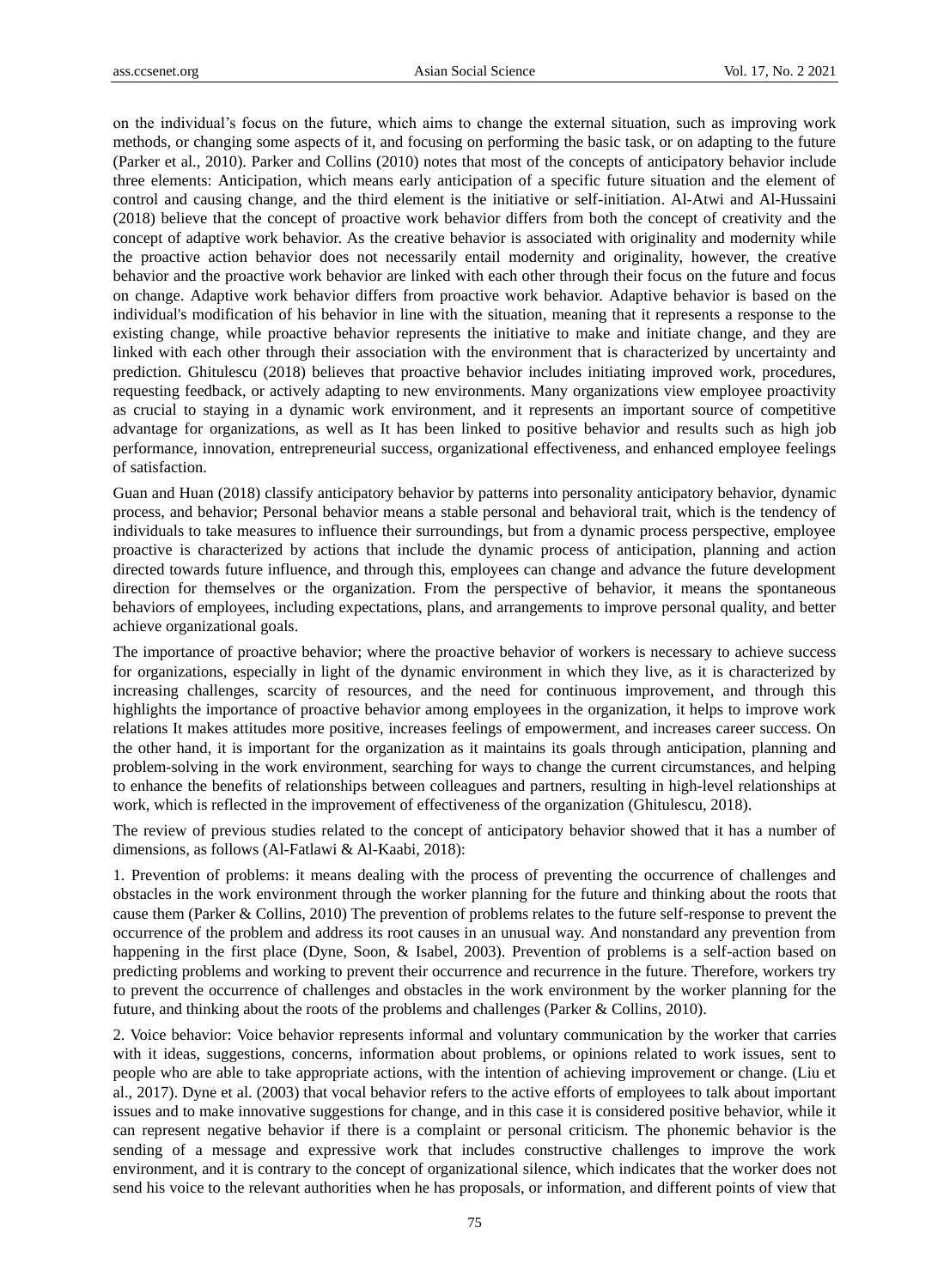could benefit the work environment. (Morrison, 2014, 174). Liu (2010) believes that the voice of the worker plays a critical role in the organization as organizations nowadays rely on more innovation and rapid responses in order to survive in the markets, which motivates the organization to encourage employees to express their concerns and opinions freely, and that organizational issues such as individual factors Such as satisfaction, and situational factors such as the psychological well-being of the individual make vocal behaviors beneficial, especially if they are overt and explicit. In spite of that, the voice behavior may face many risks if it is considered by the management as a kind of challenge, or it can be interpreted as a lack of cooperation or opposition, and inquiring about the current situation may create feelings of discomfort in the management of the organization. Andiyasar et al. (2017) describes that in the event that the organization does not listen to the voice of the worker, the information will be lost, which will be reflected in the organizational performance, so the organization must encourage employees to express their ideas through their feeling that they are part of the organization, and thus the employee becomes willingness to make additional efforts to protect and strengthen the organization and work, which will enable the organization to survive, self-correct and face future challenges, especially if the vocal behavior aims at improvement and constructive expression instead of criticism. It also believes that individual factors affect the vocal behavior such as habits, skills and knowledge required, which will affect the quality of the voice relations between the employee and the supervisor, as it represents a strong mediator between them.

3. Taking responsibility Morrison and Phelps (1999) are the first to introduce the term responsibility assumption as part of the additive's behavior they are constructive volunteer efforts undertaken by individuals in the work environment with the aim of making an organizational job change that includes how work is carried out in the field of their jobs, their work units or their organizations, and accordingly, assuming responsibility is a voluntary behavior, not mandatory by the organization aimed at improving the internal work environment. Al-Atwi and Al-Hussaini (2018) define taking responsibility as the constructive volunteer efforts that the individual undertakes in the workplace to make a job change in how the work is carried out in the context of the job or organization. Improving the internal work environment of the organization, and taking responsibility by workers means that they initiate appropriate new business procedures in the organization regardless of the existing and applicable work rules (Parker & Collins, 2010).

4. Individual innovation: the tendencies of the individual in the workplace intentionally and purposefully to present new ideas or methods (Parker et al., 2010). It is also defined as the behavior involved in creating and implementing ideas, identifying opportunities, generating new ideas, new approaches to working, and implementing these ideas. Parker and Collins (2010) shows that individual innovation means the individual's tendencies in the workplace intentionally and purposefully to present new ideas or methods. The concept of individual innovation with responsibility and the voice of the worker in terms of its focus on improving the work environment, and differs in its focus on originality and modernity.

#### **6. Literature Review**

Researchers have been interested in studying the proactive behavior of employees, because of its importance in the performance of the organizations in which they work, in terms of providing innovative products, increasing performance, and achieving competitive advantage. In the study of Qandil et al. (2020) which focused on analyzing the role of smart organization characteristics on achieving entrepreneurial preparedness by adopting proactive work behaviors. It concluded that adopting proactive work behaviors has an effective effect in enhancing the relationship between the characteristics of the smart organization and achieving the pioneering preparedness of the company in light of the growing competitiveness. In a study conducted by Elsaied (2019a), its results indicated that there is a positive influence relationship between supportive leadership and proactive personality in vocal behavior, and a positive significant relationship between supervisor support and employee vocal behavior. In another study conducted by Elsaied (2019b), its results indicated that there is an interaction between the supportive leadership and the proactive personality, which negatively affects the employee's vocal behavior, and that the employee's advocacy mediates the relationship between the supportive leadership and the employee's voice behavior. On the other hand, the results of the study of Al-Fatlawi and Al-Kaabi (2018) showed the availability of quality social relations and proactive behavior in organizations. The study also concluded that there is a significant negative effect represented by the effect of the quality of social relationships on proactive behavior. As for Auja (2018), its results indicated that there is an effect of proactive personality on the creative performance of employees. The findings of the study of Al-Atwi and Al-Hussaini (2018) showed that the culture of error management has a significant effect on psychological empowerment and proactive work behavior, and that psychological empowerment mediates the relationship between the culture of error management and proactive work behavior. Fu et al. (2020) study indicated that participatory leadership positively affects team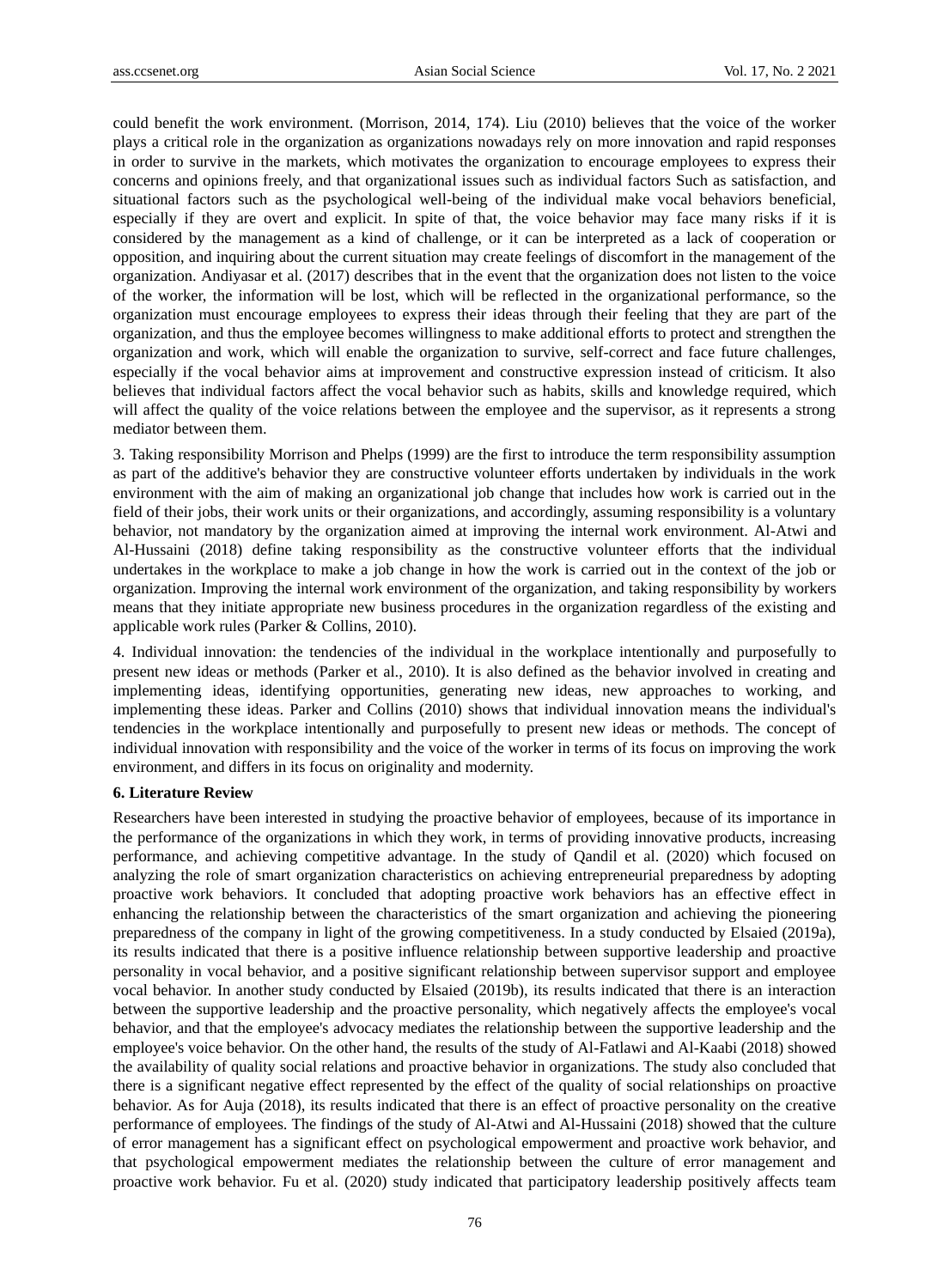work, and that participatory leadership influences employees' adaptive performance through proactive behavior. In another study conducted by Farooq et al. (2020), it was concluded that there is a positive significant relationship between the proactive personality and creativity, and there is also a positive relationship between the proactive personality, motivation and initiation. As for the study of Liao et al. (2019), it has been shown that there is a triple interaction effect between the narcissism of the perceived leader, the quality of the exchange between the leader and the subordinates, and the identification of the leader, which negatively affects the behavior of the proactive employee, and when the quality of exchange between leader and subordinates, and leader's identification at a high level, the relationship is negative between the leader's perceived narcissism and the employee's proactive behavior. In another study conducted by Huan and Guan (2019), its results indicated that human resource management practices positively correlate with proactive behavior, and that there is a significant effect of human resource management practices on proactive behavior, and a direct effect of human resource management practices in organizational support. The results of Choi and Hwang (2019) study showed that there is a high positive influence of the two dimensions of positive social personality (sympathy and helping others) and proactive personality in client citizenship behaviors. The customer's citizenship behaviors increase the customer's satisfaction and thus increase his intent to continue the relationship. As for the study of Roopak et al. (2019), its results indicated that the congruence and harmony between the leader and his followers in the proactive personality leads to high levels of creativity for the followers, and encourages them to present creative ideas, and that there is a positive relationship between the match between the proactive personality of the leader and his followers with the creativity of the followers. In a study conducted by Alom (2018), its results showed that some dimensions of organizational culture are related to the value of proactive transparency, which in turn is related to the behavior of proactive transparency on the front lines of public bureaucracies in organizations, and that there is an effect of the behavior of proactive transparency in the organizational structure, and that the behavior of proactive transparency determines the direction towards external accountability. The results of Liu, Joycekor et al. (2017) indicated that there is an upward relationship between the performance of the proactive entrepreneurial behavior and the achievement of advanced performance for a new product, and there is an upward relationship between the proactive entrepreneurial behavior and the ability to innovate. The study by Plomp et al. (2016) showed that there is a positive relationship between proactive personality and employee well-being, and that proactive employees can enhance their well-being by redesigning proactive work and developing their skills and abilities related to their jobs. The results of Jiang and Gu (2015) study showed that there is a positive relationship between sense of responsibility, proactive personality and employee creativity, and a positive relationship between basic self-evaluation, developmental reactions to proactive personality and sense of responsibility for change.

#### **7. Hypothesis**

There is no significant impact of human resource competencies on proactive behavior in Jordanian commercial services companies.

## **8. Methodology**

#### *8.1 Sample*

The study population included all the managers in the Jordanian commercial services companies registered in the Amman Stock Exchange of (9) companies, in which (182) managers are employed, as shown in Table 1. The questionnaire was distributed to all the managers of the study community through direct visits made by the researcher to these companies, in cooperation with the human resources departments therein, and after the completion of the distribution process (139) questionnaires were retrieved and after checking the retrieved questionnaires (9) questionnaires were excluded for the lack of the required data and accordingly, the remainder of the questionnaires, suitable for analysis, were (130) questionnaires.

#### *8.2 Instrument*

The researchers used the questionnaire as a tool for collecting primary data, and the study variables and measures were guided, in addition to being guided by previous similar sources and studies related to their variables, and the study tool was designed as follows:

The first part: this part included the items that measure the independent study variable (human resources competencies). The items of the dimensions of this variable have been developed after reviewing a number of references (Al-Taan, 2018; Al-Asadi & Talib, 2017; Abuzaid, 2018; Srikanth, 2020).

Part Two: this part includes the items that measure the modified study variable (proactive behavior). Items of the dimensions of this variable were developed after reviewing a number of studies (Al-Rubaie & Ali, 2018;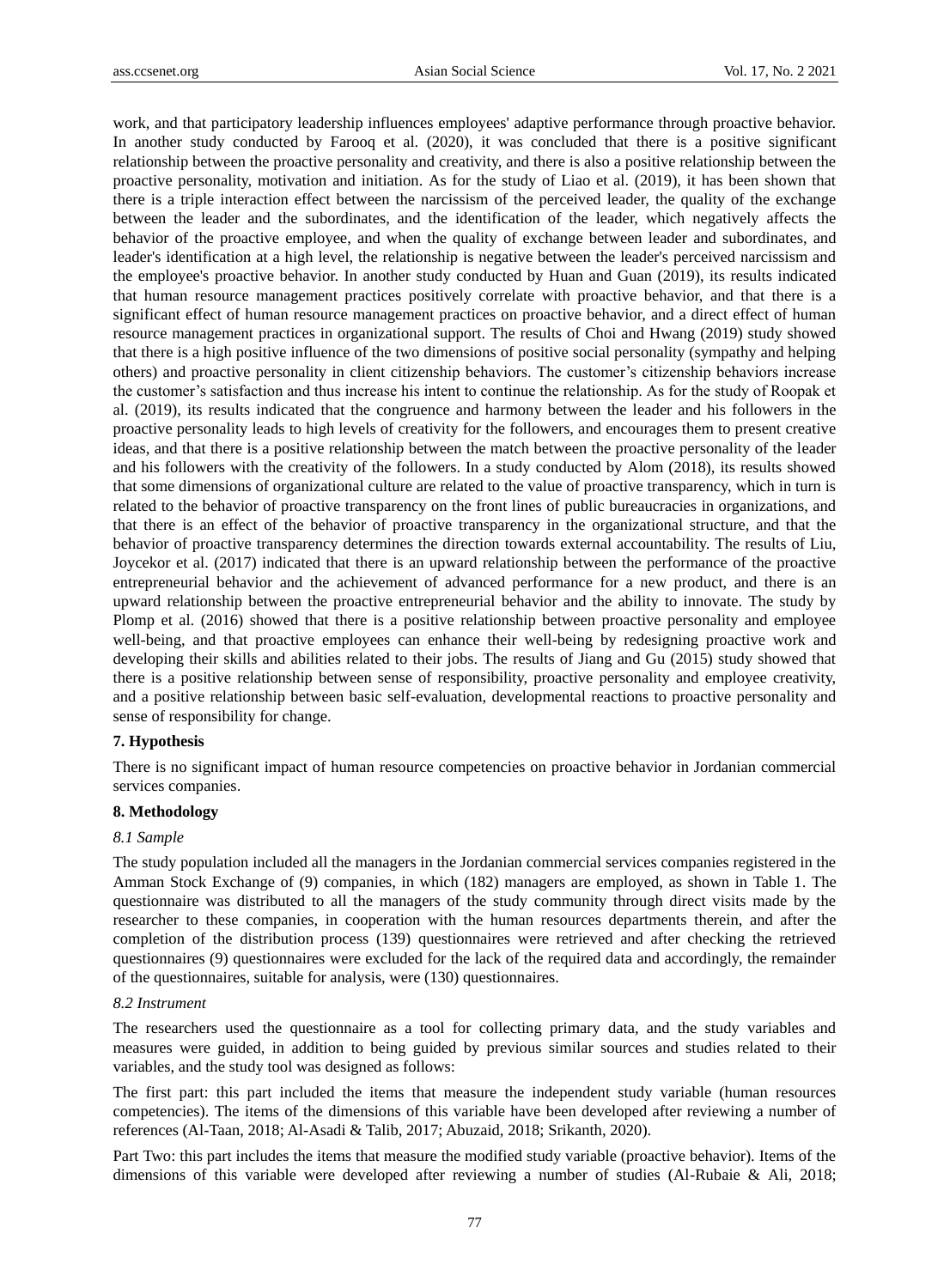Al-Fatlawi & Al-Kaabi, 2018; Auja, 2018; Elsaied, 2019; Farooq et al., 2020).

#### **9. Results**

To ensure the reliability of the study tool's reliability, the value of Cronbach's Alpha Coefficient was calculated to indicate the extent of the internal consistency of the study items, and to indicate the quality of the construction of the items of the questionnaire and the strength of their cohesion. Table (1) shows the reliability coefficient for the study measures, and alpha values ranged between (0.71) as the lowest value, and (0.89) as the highest value. This explains that all alpha values have exceeded the minimum acceptable ratio for the purposes of statistical analysis as alpha is considered equal to or greater than (0.70) is acceptable in human studies (Al-Najjar et al., 2017, p. 151).

| Variable                    | Items | Alpha | Mean | Std. | Knowledge<br>competence | <b>Skills</b><br>competence | Attitude<br>competence | Proactive<br>behavior |
|-----------------------------|-------|-------|------|------|-------------------------|-----------------------------|------------------------|-----------------------|
| Knowledge<br>competence     | 5     | 0.71  | 4.01 | 0.73 |                         |                             |                        |                       |
| <b>Skills</b><br>competence | 5     | 0.80  | 3.95 | 0.68 | 0.49                    |                             |                        |                       |
| Attitude<br>competence      | 5     | 0.89  | 4.06 | 0.76 | 0.61                    | 0.39                        |                        |                       |
| Proactive<br>behavior       | 9     | 0.85  | 3.96 | 0.63 | 0.58                    | 0.73                        | 0.64                   |                       |

Table 1. Descriptive statistical results

Table 1 refers to the mean averages of human resources competencies in Jordanian commercial companies, which ranged between (3.95-4.06), where attitude came in first place and they had the highest means average, which reached (4.06), which is at a high level, and followed in second place knowledge, with mean average of (4.01), which is of a high level, and skills came in third place with mean average of (3.95), which is at a high level. The table shows that the mean averages of proactive behavior ranged had a total mean (3.96), which is within the high level.

| Table 2. Impact of HR competence on proactive behavior |               |  |          |    |          |  |             |  |
|--------------------------------------------------------|---------------|--|----------|----|----------|--|-------------|--|
|                                                        | Model Summery |  | ANOVA    |    |          |  | Coefficient |  |
|                                                        |               |  | $S$ io F | DE | Variable |  | Std Er      |  |

| Model Summery |                | ANOVA  |        |    | Coefficient          |      |            |      |      |        |
|---------------|----------------|--------|--------|----|----------------------|------|------------|------|------|--------|
| R             | $\mathbf{R}^2$ | Е      | Sig. F | DF | Variable             |      | Std. Error | Beta |      | Sig. T |
|               |                |        |        |    | Knowledge competence | 0.64 | 0.05       | 0.47 | 3.83 | 0.00   |
| 0.64          | 0.41           | 142.36 | 0.00   |    | Skills competence    | 0.57 | 0.06       | 0.39 | 3.27 | 0.00   |
|               |                |        |        |    | Attitude competence  | 0.33 | 0.04       | 0.22 |      | 0.00   |

Table 2 shows the results of multiple regression analysis of the impact of human resource competencies with their dimensions (knowledge, skills and attitude) on proactive behavior in Jordanian services companies. The value of the correlation coefficient is (R=0.64) this indicates a relationship between human resource competencies and proactive behavior. While the value of the coefficient of determination was  $(R^2=0.41)$  this means that human resources competencies explained (41%) of the variance in proactive behavior and the value of F was  $(142.36)$  at a significant level  $(Sig.=0.00)$ , which indicates the existence of an impact significant for human resource competencies on proactive behavior.

The transactional table shows that there is an impact on the dimensions of human resources competencies on proactive behavior, where the value of B for knowledge reached (0.64) with a standard error (0.05) and the value of T (3.83) at the level of significance (Sig.  $= 0.00$ ), while the value of B for skills reached (0.57) and a standard error (0.06), the T value (3.27) at the level of significance (Sig.=0.00), while the value of B for attitude was (0.33), a standard error (0.04) and the T value (2.77) at the level of significance (0.00). Based on the results of the multiple regression analysis, the null hypothesis cannot be accepted, and the alternative hypothesis that states the following:

There is significant impact of human resource competencies on proactive behavior in Jordanian services companies.

## **10. Discussion**

The results of the descriptive analysis that were conducted on the competencies of human resources (the independent variable) showed that the levels of relative importance of the competencies of human resources in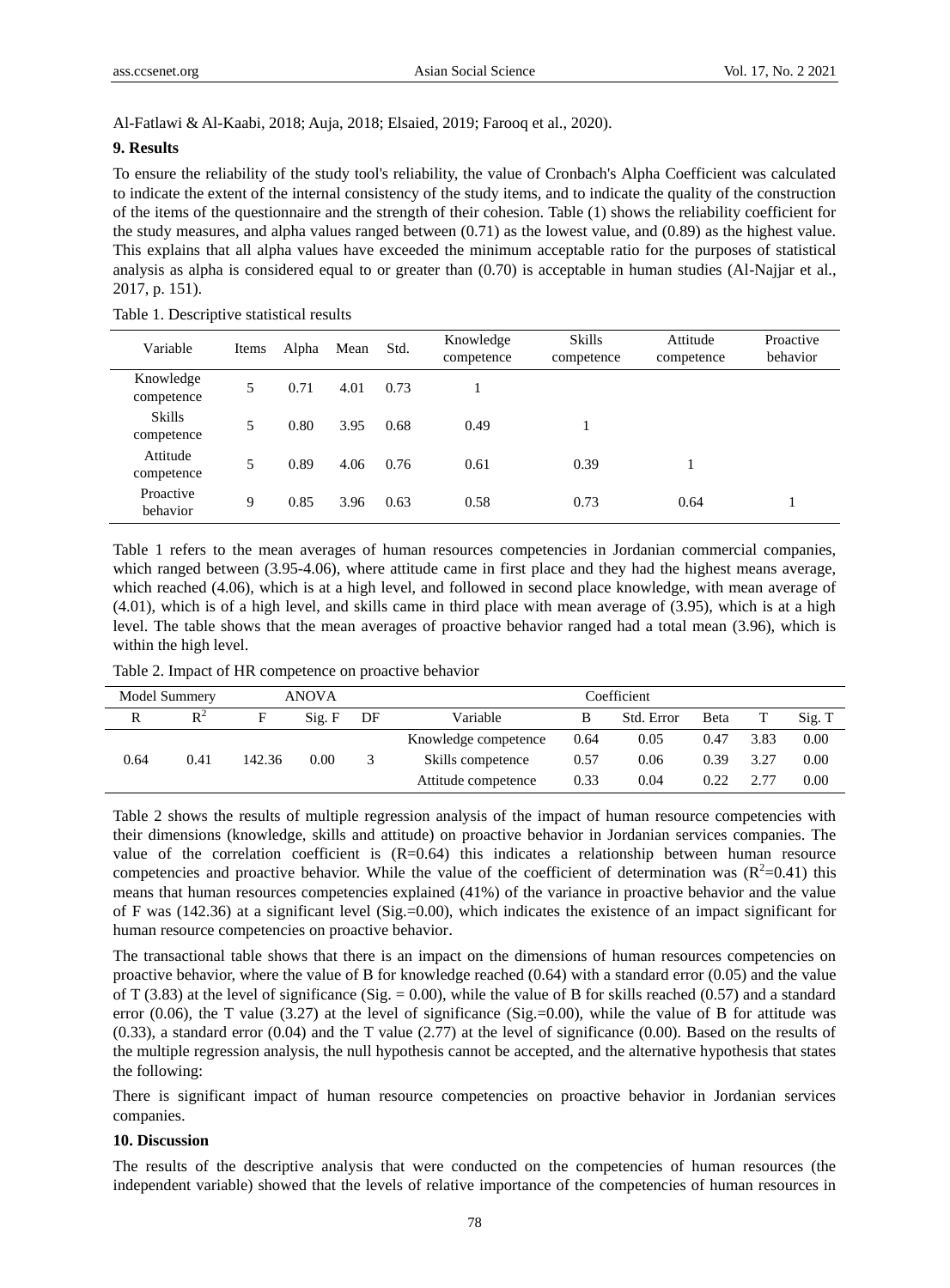their dimensions (knowledge, skills and attitude) were all high, and the attitude came first in terms of importance among the rest of the dimensions and at a high level, while knowledge came in second place in terms of importance and at a high level, and skills came in third and last place among the dimensions of human resources competencies in terms of importance and at a high level as well. This can be attributed to the fact that attitude affect the behavior of individuals in the work environment, especially in specific areas such as delay, and belonging to the company. In addition to the fact that the development of the company needs to enhance the feelings and attitudes of the employees and make them feel comfortable with specific issues, such as changing the systems of working hours or the number of days in order to ensure the success of this development, which is in the process of the strategic success of the company. Knowledge came in second place, which indicates the ability of companies to create a knowledge base for employees. The system provides the core competencies of the organization and the possibility of activating its competitive strength because of its need for a knowledge balance among workers that contribute to the use of productive energies at all levels effectively and efficiently, which provides ideal solutions. The problems facing employees, and enabling them to provide innovative and creative services to clients in order to achieve the company's success. While the skills came in the third and last place in terms of ranking among the dimensions of the human resources competencies, and it can be explained that the skills of the employees of the company guarantee the creation of a productive and cooperative work environment appropriate to the success of the company, in addition to its contribution to creating important links with customers in order to achieve the competitive advantage of the company.

This result supports the conclusion of the study of Al-Asadi and Talib (2017), which indicated an increase in the competencies of human resources in the organization.

The results of the descriptive analysis of proactive behavior indicated that the level of materiality was high, and these results can be interpreted in light of the averages that were reached through the statistical analysis process, to the importance of proactive behavior in achieving success for the company, especially in a work environment characterized by dynamism and the presence of increasing challenges, the need for continuous development, as proactive behavior improves relations between employees, in a more positive way, which achieves the goals of the company and is reflected in improving its effectiveness.

This result supports the findings of the study of Al-Fatlawi and Al-Kaabi (2018), which indicated that there are high levels of proactive behavior dimensions for employees. It also agreed with the results of the study of Awja (2018), which concluded that there are high levels of proactive personality behavior among employees. It also agreed with the results of the Roopak (2019) study, which provided evidence for the followers. The harmony and congruence between the leader and his subordinates in the proactive personality leads to high levels of creativity for the followers.

There is a significant impact of human resource competencies on proactive behavior in Jordanian commercial services companies. This may be due to the fact that the group of knowledge, attitudes and skills of the employees of the companies contribute to the processes of anticipation and response to early warning signals, and it deals with various threats, and it constitutes a state of optimal exploitation of the opportunities available to the company.

This result supports the findings of Elsaied (2019a), whose results indicated that an interaction between supportive leadership and proactive personality, which negatively affects the employee's vocal behavior, is that employee advocacy mediates the relationship between supportive leadership and employees' vocal behavior. There is a positive significant relationship between supervisor support and employee voice behavior, and the results of Huan and Guan (2019) study, in which it was stated that there is a significant impact between human resource management practices and proactive behavior.

## **11. Recommendations**

Through the findings of the study and the aforementioned conclusions, the researcher provides a set of recommendations for decision-makers in Jordanian commercial services companies, namely:

- 1. The departments of Jordanian commercial services companies in general, and their human resources departments in particular, establish a clear and specific policy for the incentive system that the employee will receive during his career by developing regulations, instructions and the foundations for this, and that they are circulated to employees by all available means such as: flyers and brochures , Emails, lectures, workshops, etc.).
- 2. The departments of Jordanian commercial services companies should work continuously to train employees, and pay special attention to that in order to develop their job competencies in line with changes in the work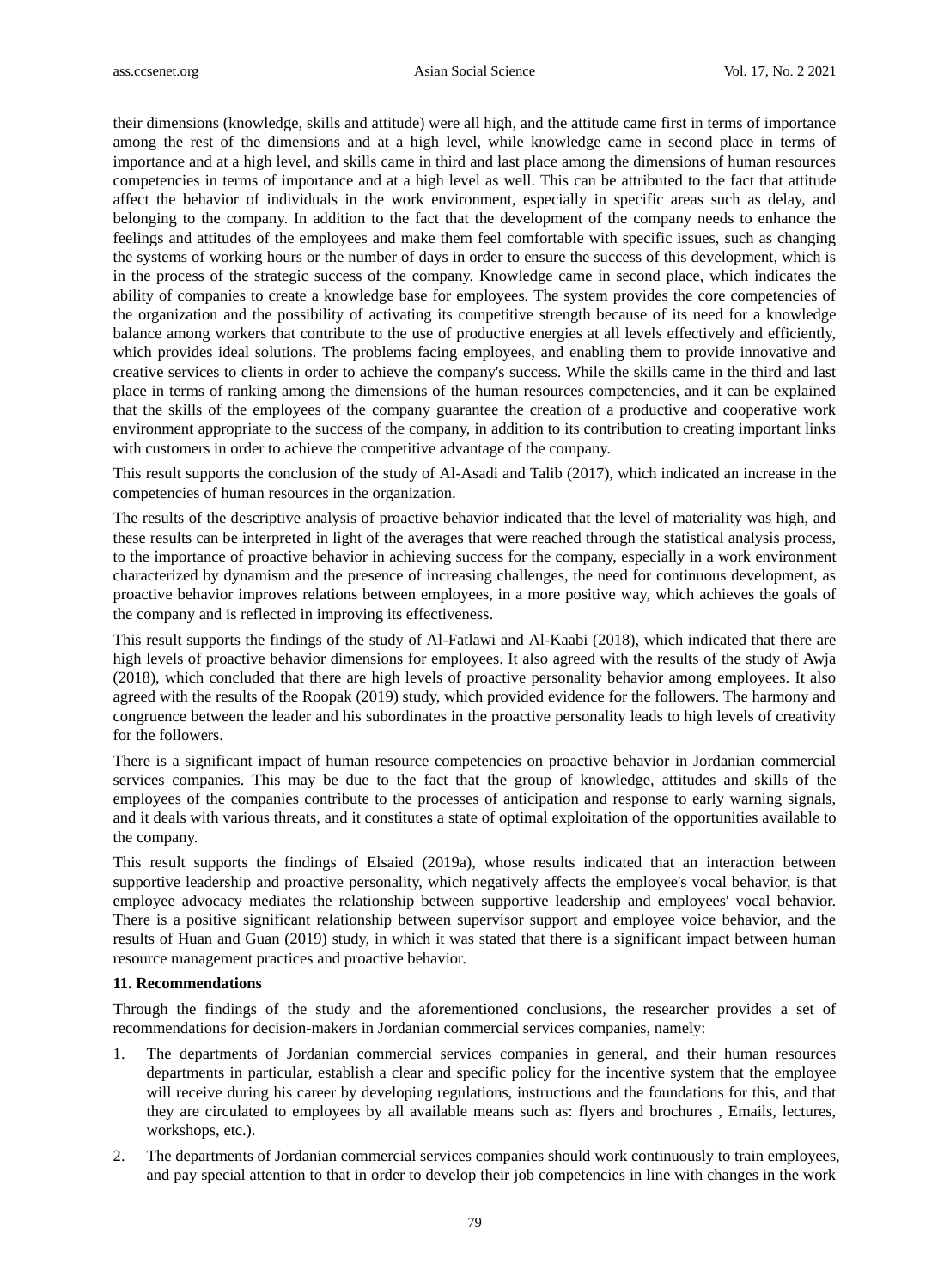environment.

- 3. The departments of Jordanian commercial services companies establish a specialized unit dealing with continuous innovations.
- 4. Strengthening the management of Jordanian commercial services companies, the transformational leadership style, by generating a renewed vision towards the future of the company, and providing all that is required to bring about change throughout the company, whether in terms of technical, financial, marketing or administrative requirements.

## **References**

- Abbas, S. (2003). *Human resource management is a strategic approach*. Jordan, Amman: Wael Publishing and Distribution House.
- Abuzaid, A. N. (2018). Employee empowerment and its role in achieving strategic success: A practical study on Jordanian insurance company*. Jordan of Business administration, 14*(4), 641-657. https://doi.org/10.35516/0338-014-004-006
- Al-Fatlawi, M. H. A.-S., & Al-Kaabi, H. S. M. (2018). The impact of quality social relationships on employee's proactive behavior (An analytical study of employee sample opinions in Karbala Cement Factory). *Journal of Administration and Economics, 7*(26), 95-126.
- Al-Najjar, F., Al-Najjar, N., & Al-Zubi, M. (2017). *Methods of scientific research: an applied perspective* (4th ed.). Jordan, Amman: Al-Hamed House for Publishing and Distribution.
- Alom, Md., & Morshed, H. (2018). Proactive transparency and outward accountability of frontline public bureaucracies. *International Journal of Productivity and Performance Management, 67*(4), 611-628, https://doi.org/10.1108/IJPPM-08-2016-0169
- Al-Rubaie, M. T., & Ali, S. H. (2018). Proactive strategic direction and its impact on strategic performance: An applied study in the Iraqi Ministry of Transport and its subsidiaries. *Al-Gary Journal, 15*(2), 285-302.
- Al-Salem, M. S. (2014). *Contemporary human resource management: An integrative strategic approach* (2nd ed.). Jordan, Amman: Athraa for Publishing and Distribution.
- Al-Taan, H. F. (2013). The impact of human resources management strategies on achieving strategic success: A field study in the Ministry of Transport. *Aldenanir Journal, 1*(3), 204-256.
- Al-Taie, H. S., & Al-Wali, D. A. (2018). *Management of competencies and talents*. Jordan, Amman: Al-Yazuri House for Publishing and Distribution.
- Al-Zahir, N. (2009). *Knowledge management*. Jordan, Amman: Wall for Publishing and Distribution.
- Andiyasar, A., Matindas, R., & Riantoputra, C. (2017). Voice behavior: The role of perceived support and psychological ownership. *The South East Asian Journal of Management, 11*(1), 1-24. https://doi.org/10.21002/seam.v11i1.7735
- Aujah, A. M. (2018). The proactive personality and its reflection on workers creative performance. An exploratory study of sample opinions of nursing staff working in the Middle Euphrates Hospital in Najaf. *The Journal of Management and Economics, 7*(25), 140-164.
- Bontis, N. (2013). National intellectual capital index. *Journal of Intellectual Capital, 5*(1), 13-39. https://doi.org/10.1108/14691930410512905
- Chandra, S., & Cobra, A. (2002). *Human resource strategy*. Egypt, Cairo: Dar Al-Fajr for Publishing and Distribution.
- Choi, L., & Hwang, J. (2019). The role of prosocial and proactive personality in customer citizenship behaviors. *Journal of Customer Marketing, 36*(2), 288-305. https://doi.org/10.1108/JCM-01-2018-2518
- Chuange, H.-M., Liu, M.-J., & Chen, Y.-S. (2015). The effects of human resource capability and internal customer satisfaction on organizational effectiveness*. International Journal of Distributed Sensor Networks*, 1-10. https://doi.org/10.1155/2015/835194
- Daoudi, Al-T., & Mahboub, M. (2007). Enhancing the competitiveness of the organization by achieving strategic success. *Journal of the Human Sciences,* (12), 37-56.
- Dom, F., & Ahmad, A. (2020). The importance of human capital management in developing quality human capital. *Proceeding: Putrajaya International Conference on Advanced Research (PJIC2020*), Putrajaya,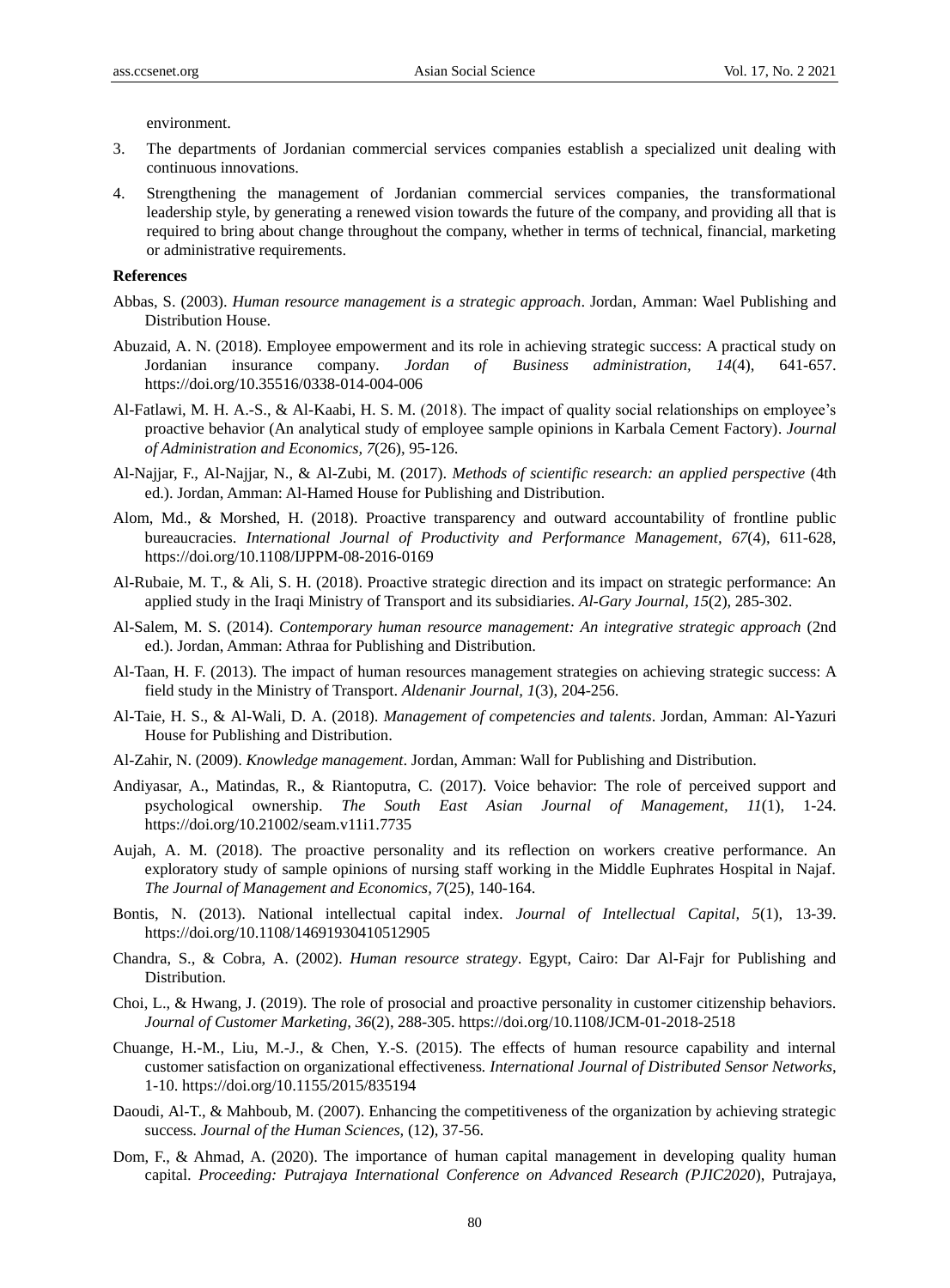Malaysia, 267-337.

- Dyne, V., Soon, A., & Botero, I. C. (2003). Conceptualizing employee e-silence and employee voice as multidimensional constructs. *Journal of Management Studies, 40*(6), 2200-2380. https://doi.org/10.1111/1467-6486.00384
- Elsaied, M. M. (2019a). Supportive leadership and EVB: The mediating role of employee advocacy and the moderating role of proactive personality. *Management development, 38*(3), 225-237. https://doi.org/10.1108/JMD-04-2018-0119
- Elsaied, M. M. (2019b). Supportive leadership, proactive personality and employee voice behavior: The mediating role of psychological safety. *American Journal of Business, 31*(1), 2-18. https://doi.org/10.1108/AJB-01-2017-0004
- Farooq, N., Rehman, A., Bilal, H., Saleem, K., Hussain, A., & Zeeshan, M. (2020). Proactive personality, motivation and employee creativity in the public sector hospitals of Peshawar City. *International Review of Management and Marketing, 10*(3), 16-21. https://doi.org/10.32479/irmm.9510
- Fu, H., Ye, B. H., & Xu, X. (2020). The cross-level effect of shared leadership on tourism employee proactive behavior and adaptive performance. *Sustainability*, (12), 617-627. https://doi.org/10.3390/su12020617
- Ghitulescu, B. (2018). Psychosocial effects of proactivity the interplay between proactive and collaborative behavior. *Personnel Review, 47*(2), 294-318. https://doi.org/10.1108/PR-08-2016-0209
- Gloet, M., & Samson, D. (2020). Supporting supply Chain innovation and sustainability practices through knowledge and innovation management. *Proceedings of the 53rd Hawaii International Conference on System Sciences*, 4838-4847. https://doi.org/10.24251/HICSS.2020.594
- Guan, X.-H., & Huan, T.-C. (2018). Talent management for the proactive behavior of tour guides. *International Journal of Contemporary Hospitality Management, 31*(10), 4043-4061.
- Huan, T.-C., & Guan, X.-H. (2019). Talent management for the proactive behavior of tour guides*. International Journal of Contemporary Hospitality Management*. https://doi.org/10.1108/IJCHM-07-2018-0596
- [Ibidunni, A.](https://www.emerald.com/insight/search?q=Ayodotun%20Stephen%20Ibidunni) (2020). Exploring knowledge dimensions for improving performance in organizations. *[Journal of](https://www.emerald.com/insight/publication/issn/1366-5626)  [Workplace Learning,](https://www.emerald.com/insight/publication/issn/1366-5626) 32*)1(, 76-93. <https://doi.org/10.1108/JWL-01-2019-0013>
- Jiang, W., & Gu, Q. X. (2015). A moderated mediation examination of proactive personality on employee creativity: A person environment fit perspective. *Journal of Organizational Change Management, 28*(3), 393-410. https://doi.org/10.1108/JOCM-05-2014-0088
- Koenig, M. (2008). The origins and development of knowledge management. *Journal of Information & Knowledge Management (JIKM), 7*(4), 243-254.
- Liao, S., Van der Heijden, B., Liu, Y., Zhou, X., & Guo, Z. (2019). The effects of perceived leader narcissism on employee proactive behavior: Examining the moderating roles of LMX quality and leader Identification. *Sustainability*, (11), 659- 662.
- Liu, G., Joyceko, W., Ngugi, I., & Takeda, S. (2017). Proactive entrepreneurial behaviour, market orientation and innovation outcomes: A study of small-medium sized manufacturing firm in UK. *European Journal of Marketing, 51*(11/12), 1980-2001. https://doi.org/10.1108/EJM-11-2016-0663
- Liu, W. (2010). I warn you because i like you: Voice behavior, employee identifications, and transformational leadership. *[The Leadership Quarterly,](https://www.researchgate.net/journal/1048-9843_The_Leadership_Quarterly) 21*(1), 189-202.
- Lucia, A., & Leibsinger, R. (2000). *Job merit models - developing measurements, planning policies and using tools*. Egypt, Cairo: The Arab Company for Scientific Information (Shuaa).
- Maher, A. (2013). *Management principles between knowledge and skill*. Egypt, Alexandria: University House.
- Morrison, E. W., & Phelps, C. (1999). Taking charge: Extra-role efforts to initiate workplace change. *Academy of Management Journal,* (42), 403-419.
- Parker, S. K., & Collins, C. G. (2010). Taking stock: Integrating and differentiating multiple proactive behaviors. *Journal of Management, 36*(3), 633-662.
- Plomp, J., Tims, M., Akkermans, J., Khapova, N., Svethlana, J., Paul, G. W., & Bakker, A. B. (2016). Career competencies and job crafting: How proactive employee influence their well-being. *Career Development International, 21*(6), 587-602. https://doi.org/10.1108/CDI08-2016-0145.